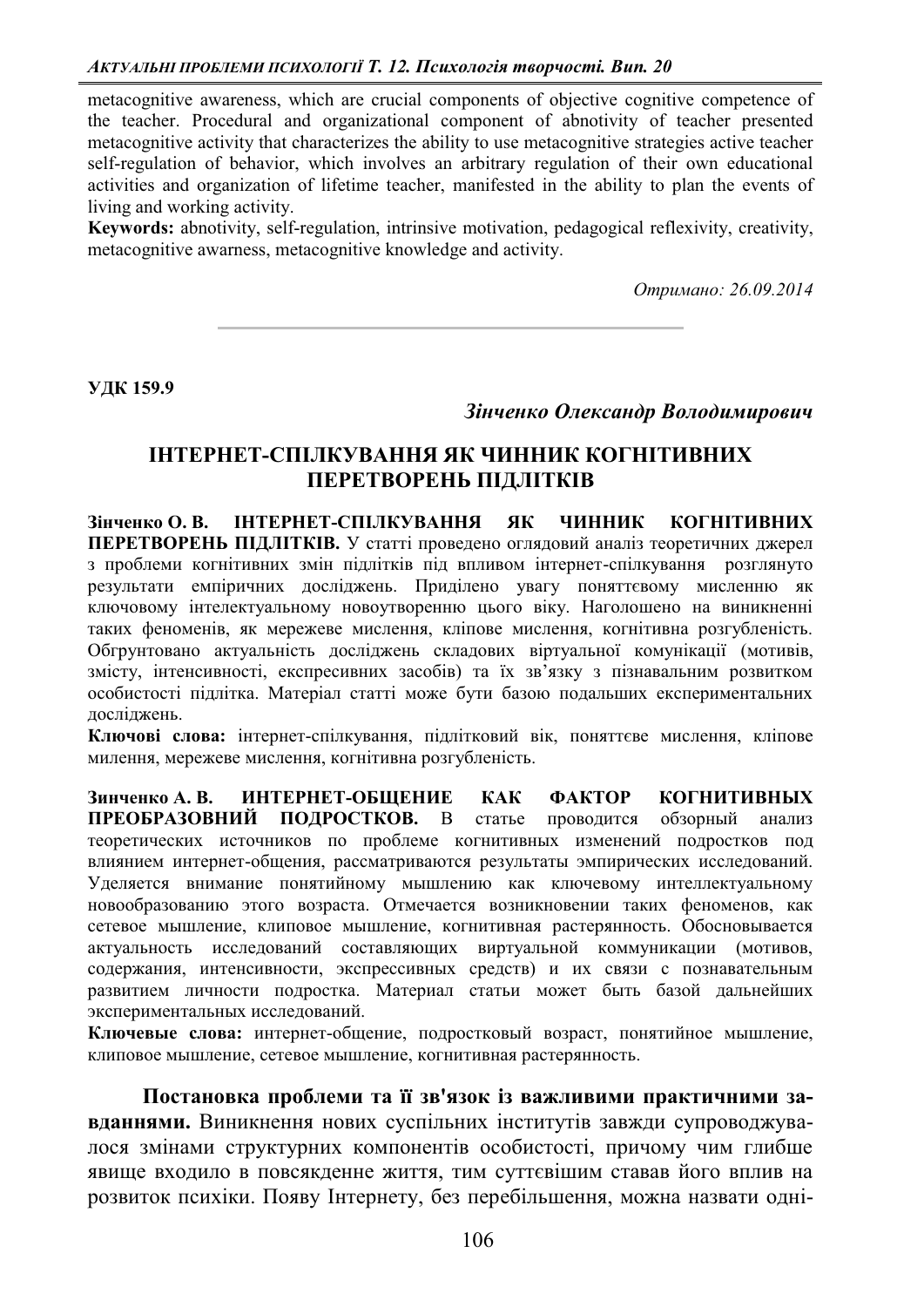єю з найбільш значущих соціальних подій сучасності, що стала основою для створення принципово нового типу відносин. Основним чинником трансформацій особистості у віртуальному середовищі є спілкування користувачів мережі, що перетворює систему взаємопов'язаних комп'ютерів на особливий світ людських стосунків. Багатоплановість проблеми інтернет-спілкування спонукає до суттєвої диференціації досліджень, проте тема пізнавальних змін в інформаційному просторі є недостатньо розкритою. З'ясування вікових особливостей віртуальної комунікації, як правило, реалізовувалося через наукові розвідки юнацького віку, але останнім часом все більше актуалізуються дослідження підлітків у контексті їх перебування в Інтернеті. Комунікативні процеси у цьому віці відіграють визначальну роль у становленні особистості, зокрема і її інтелектуальних структур. Отже, проблема когнітивних перетвоть підліткового віку в інтернет-спілкуванні вимагає аналізу та систематизації наявного теоретичного матеріалу.

Теоретичний аналіз досліджень проблеми. Роль соціального середовища у розвитку інтелектуальної сфери особистості ґрунтовно вивчалася багатьма дослідниками (А. В. Брушлінський, Л. С. Виготський, Ж П'яже, О. М. Леонтьєв, О. К. Тихомиров та ін.). Так, Ж. П'яже робить висновок, що «соціальне життя трансформує інтелект через вплив трьох посередників: мови (знаки), змісту взаємодії суб'єкта з об'єктами (інтелектуальні цінності) і правил мислення (колективні логічні та дологічні норми)» [11, с. 71].

Мабуть, найбільший вплив на розвиток мислення реалізується саме через мовлення і спілкування. Обтрунтування цієї тенденції чітко простежується у поглядах представників радянської психології. У ході численних досліджень Л. С. Виготський доходить до висновку, що, незважаючи на різне генетичне коріння, слово і думка перебувають у єдності. Як зазначає О. М. Леонтьєв, «кожна окрема людина стає суб'єктом мислення, лише оволодіваючи мовою, поняттями, логікою, що являють собою продукт розвитку суспільноісторичної практики» [7, с. 80]. А. В. Брушлінський теоретично та експериментально доводить тезу про реалізацію основного механізму мислення – аналізу через синтез – у процесі діалогічного розв'язання задач, тобто у спілкуванні.

Нерозривність комунікативних процесів та інтелектуального розвитку О. К. Тихомиров розкриває через принцип єдності спілкування та узагальнення [13]. Причому цей зв'язок має місце на всіх рівнях пізнання – дієвому, образному, словесному. На думку вченого, мислення як компонент міжособистісного спілкування може проявлятися в різних формах: 1) інтерпретація реакцій і рухів співбесідника; 2) розуміння результатів діяльності та окремих предметних дій; 3) розуміння усного та письмового мовлення.

Вивчення інтернет-спілкування як соціального чинника когнітивних змін особистості може допомогти вирішити низку теоретичних та практичних завдань. Ці дослідження допоможуть заповнити прогалини у теорії віртуальної комунікації та розвитку мислення, з іншого боку, очевидною є їх ••<br>вагома прикладна значущість. Наприклад, за раціонального підходу комунікативний потенціал мережевих ресурсів можна використовувати для оптимізації навчального процесу. Н. С. Нікіфорова та Л. А. Сєрих пропонують кла-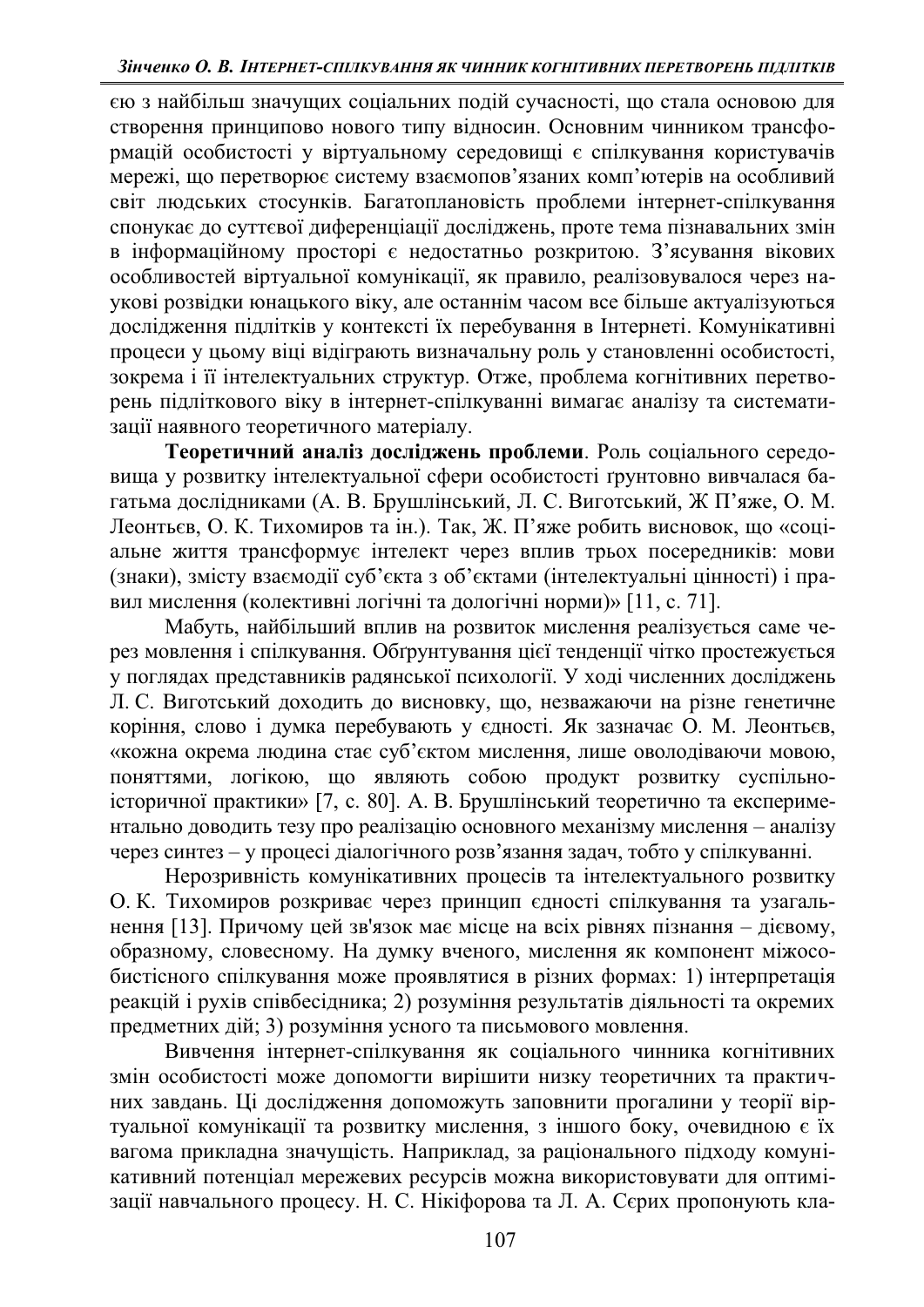сифікацію форм організованої діяльності учнів у рунеті (російському сегменті Інтернету) [10]: 1) збір інформації (пошук в мережі, он-лайнові опитування); 2) змагальна діяльність (електронні олімпіади, вікторини, різноманітні конкурси, фестивалі тощо); 3) співробітництво (телекомунікаційні проекти зі спільного розв'язання проблем); 4) продуктивне спілкування (телеконференції, тематичні чати, обговорення на форумах тощо). Втілення цих видів роботи у педагогічну практику може супроводжуватися проблемами психологічного характеру, тому для їх ефективного усунення та удосконалення навчальних занять необхідно більше достовірних наукових даних.

Отже, можна сформулювати такі цілі нашого теоретичного дослідження: 1) узагальнення психологічних поглядів щодо проблеми когнітивних перетворень в інтернет-діяльності; 2) аналіз впливу структурних компонентів віртуального спілкування на розвиток мислення підлітків.

**Виклад основного матеріалу.** Підлітковий вік як сенситивний для розвитку словесно-логічного мислення є особливо чутливим до впливу феноменів інформаційних технологій, зокрема, віртуальної комунікації: особистісне спілкування є провідною діяльністю, тому зміни його форми і структури істотно впливають на становлення психіки.

Сучасні підлітки проводять у віртуальному світі досить багато часу. С. Б. Цимбаленко на основі результатів експертного аналізу виділяє фактори, які впливають на час перебування підлітків в Інтернеті [15]: 1) доступність мережі (технічна та фінансова); 2) привабливість інтернет-контенту (особливо це стосується соціальних мереж і он-лайн iгр); 3) використання Інтернету як інструменту для «скачування» літератури, музики, кінофільмів; 4) вирішення завдань навчальної діяльності; 5) наявність вільного часу; 6) структура інтересів особистості; 7) контроль батьків; 8) самоконтроль.

Як бачимо, існує низка суб'єктивних та об'єктивних причин, що регулюють активність у мережі. Т. Г. Веретенко на основі аналізу теоретичних праць виокремлює такі компоненти діяльності в Інтернеті: пізнавальний, комунікаційний, ціннісний, поведінковий [3].

Науковці намагаються з'ясувати залежність психологічних характеристик підліткового віку від особливостей користування комп'ютером. Так, на основі емпіричних даних О. О. Сакбаєв висловлює думку, що у підлітків з високим індексом комп'ютерної орієнтації порівняно з дітьми, що мають меншу комп'ютерну спрямованість, вища осмисленість життя, інтернальний локус контролю; мотивація досягнення успіху та зосередженість на майбутньому, більш усвідомлені мотиви самореалізації та взаємодії з комп'ютером [12]. Отже, автор достатньо позитивно оцінює вплив інформаційних систем на особистість, проте не всі дослідники поділяють такий оптимізм.

Як уже зазначалося, досліджень впливу Інтернету на інтелектуальний розвиток саме у підлітковому віці досить мало, але заслуговують на увагу роботи, що розкривають закономірності цих процесів в інших вікових періодах. У праці Ю. М. Кузнєцової і Н. В. Чудової з'ясовуються окремі аспекти прояву пізнавальних процесів у інтернет-середовищі [9]. Комплексне використання низки діагностичних методик дозволяє говорити про інтелектуальні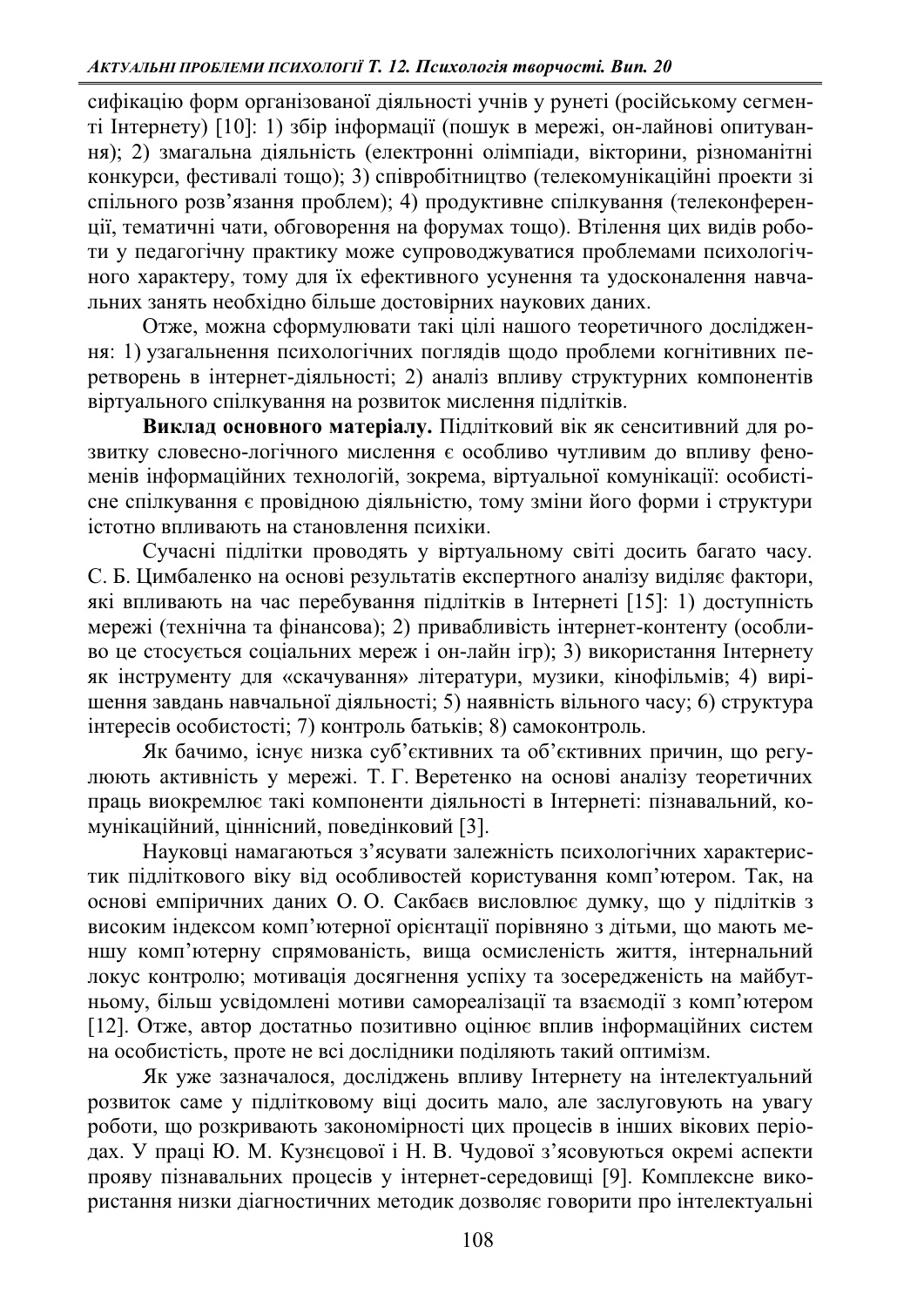особливості різних типів користувачів мережі: розробників, що пов'язані з Iнтернетом професійною діяльністю, «жителів» (перебувають у мережі більшу частину часу мережі з метою спілкування, розваг тощо) і звичайних користувачів. Недоліком дослідження є вікова неоднорідність вибірки, оскільки був охоплений широкий діапазон від 18 до 40 років (студенти і люди з вищою освітою). У процесі статистичної обробки даних суттєві відмінності між групами за ступенем інтернет-активності виявлені тільки за методикою Равена: розробники мають найвищі показники, а у «жителів» вищі результати, ніж у звичайних користувачів. На думку дослідників, відсутність чітких відмінностей між вказаними групами свідчить про те, що прагнення до перебування у віртуальному світі не пов'язане зі специфічними особливостями способів переробки інформації, але може їх зумовлювати.

Крім того, аналіз отриманих даних проводився на основі виокремлення групи новачків (стаж перебування у мережі - від півроку до трьох років) і досвідчених спеціалістів (більше 4-х років). Виявлено вищі показники аналітичності мислення у «довгожителів Інтернету», що вказує на більше прагнення суб'єкта шукати відмінності між об'єктами, ніж знаходити спільні риси. Водночас, у «досвідчених» користувачів мережі фіксуються гірша мнемічна здатність і зниження езотеричності мислення та підвищення кількості достовірних відповідей. Висловлюється думка, що отримання нових знань в Iнтернеті можливе лише за рахунок символьних, позатілесних дій, - в рамках образних структур, моторні компоненти яких вироблені за межами віртуальності. У цілому дослідники вважають, що інформаційні технології за певних умов стимулюють розвиток інтелектуальних здібностей.

Однією з ключових особливостей інтернет-простору є гіпертекстуальність, тобто тісний взаємозв'язок різних інформаційних блоків, з'єднаних між собою системою лінків (посилань). Так, Л. О. Кондратенко наголошує на можливості появи так званої «когнітивної розгубленості», що проявляється в труднощах орієнтування в потоках інформації: на використання лінків накладає відбиток індивідуальне світосприймання користувачів, тому за однаковими посиланнями може бути сховано різний особистісний зміст [5]. Елементи гіпертексту властиві й процесу інтернет-спілкування, наприклад, коли використовуються посилання на певний текст, графічне зображення при вираженні власних лумок.

Виокремлюють низку характерних рис ментальної моделі людини, що перебуває в Інтернеті: 1) пошук інформації займає мінімальний час, що наближує до безпосереднього темпу мислення людини; 2) необмежений доступ до даних мережі значно покращує процеси пам'яті; 3) можливість масової комунікації в реальному часі, що спричиняє активізацію почуття внутрішньої свободи особистості; 4) культ суб'єктивної публічності людини - сміливе висловлення власних думок та прагнення захищати свою точку зору (основою  $\epsilon$ анонімність як гарантія особистої безпеки); 5) мережеві структури об'єднують й користувачів у цілісний організм без єдиного центру: з'являється ілюзія рівності [6]. Узагальнюючи ці характеристики, можна говорити про феномен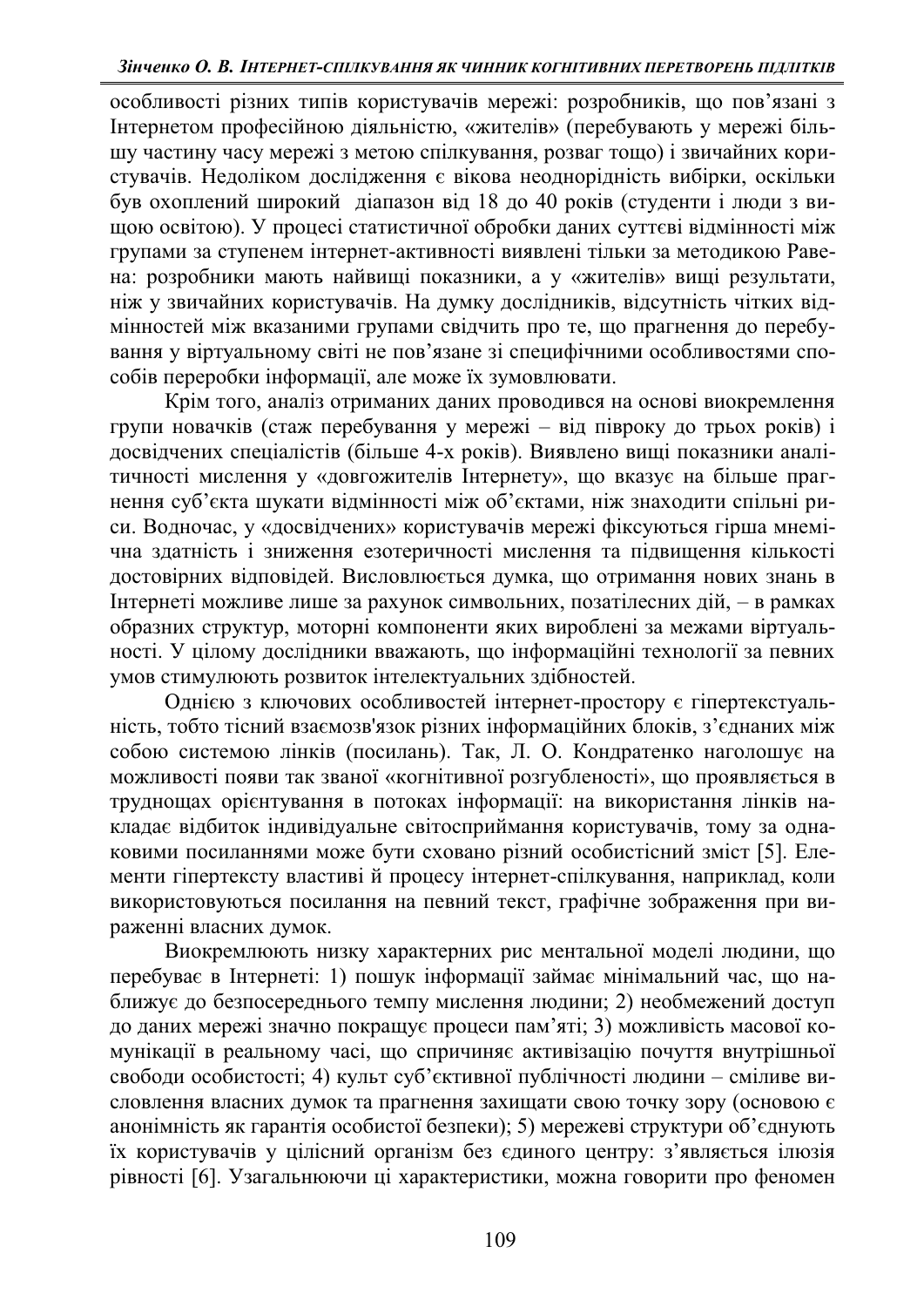мережевого мислення як такого, що враховує взаємодію підсистем світу і відрізняється специфічними характерологічними особливостями особистості

Для пояснення когнітивних змін, що вілбуваються піл впливом мережі також використовується термін «кліпове мислення» у розумінні дискретного, уривчастого процесу отримання інформації, коли світ сприймається як мозаїка розрізнених фактів і явищ. О. Фельдман вважає наслідком цього феномена низьку шкільну успішність підлітків разом з послабленням почуття відповідальності та співпереживання [14].

Шодо вивчення подібних явищ у підлітковому віці, то одним із найбільш ґрунтовних є дослідження А. В. Кузнєцової, яка вивчала пізнавальні процеси інтернет-активних старших підлітків. Вчена вважає, що розвиток когнітивних здібностей у віці  $14 - 16$  років визначається «тривалістю систематичної різноцільової взаємодії з ресурсами мережі і виявляється у різній ефективності реалізації психічної пізнавальної діяльності» [8 с. 188]. Результати цих досліджень свідчать, що залучення до інтернет-діяльності потребує максимальної активізації когнітивного процесу: властивості віртуального простору відрізняються від реального світу, і мислення особистості спрямоване на вирішення специфічних завдань. Таким чином, формуються кардинально нові способи обробки інформації. Також, у школярів, які тривалий час користується мережею, фіксуються достатньо високі показники мнемічних та перцептивних механізмів. Проте при підвищенні стажу інтернет-діяльності темпи інтелектуального розвитку можуть знижуватися, що гіпотетично пов'язано з виникненням залежності та ізоляцією від реального світу.

Центральною складовою когнітивного розвитку підлітка є встановлення поняттєвого мислення. Суттєва зміна структури комунікативного процесу в Интернеті, трансформація його вербальних і невербальних компонентів, очевидно, приводить до перетворень словесно-логічних форм пізнання, однак  $p$ обіт, які б розкривали цю проблему в розрізі підліткового віку, майже немає.

У цьому контексті значущим є дослідження Л. М. Бабаніна та А. I. Нафтульєва щодо аналізу поняттєвого мислення у звичайному спілкуванні та опосередкованому комп'ютером [2]. Склад вибірки - 120 осіб від 20 до 50 років. У ролі діагностичного інструментарію було обрано методику визначення понять, яка передбачає якісний аналіз отриманих даних. Дослідження проводилося в кілька етапів: первинне продукування визначень, продукування оригінальних визначень (зміна системи узагальнення), робота з уточнення та підбір до сформованого визначення інших слів.

Отримані у ході експерименту результати свідчать, що на першому етапі за кількістю пропонованих визначень обидві вибірки мають приблизно однакові показники. Ефективність використання прийому «оригінальне визначення» для багатозначних слів значно вища у ситуації діалогу з комп'ютером. Також у комп'ютерній взаємодії кращі результати уточнювальної роботи з поняттями. За параметром кількості продукованих ознак на першому етапі спостерігається домінування міжособистісного спілкування; ефективність наступних етапів дослідження є менш вираженою. Основним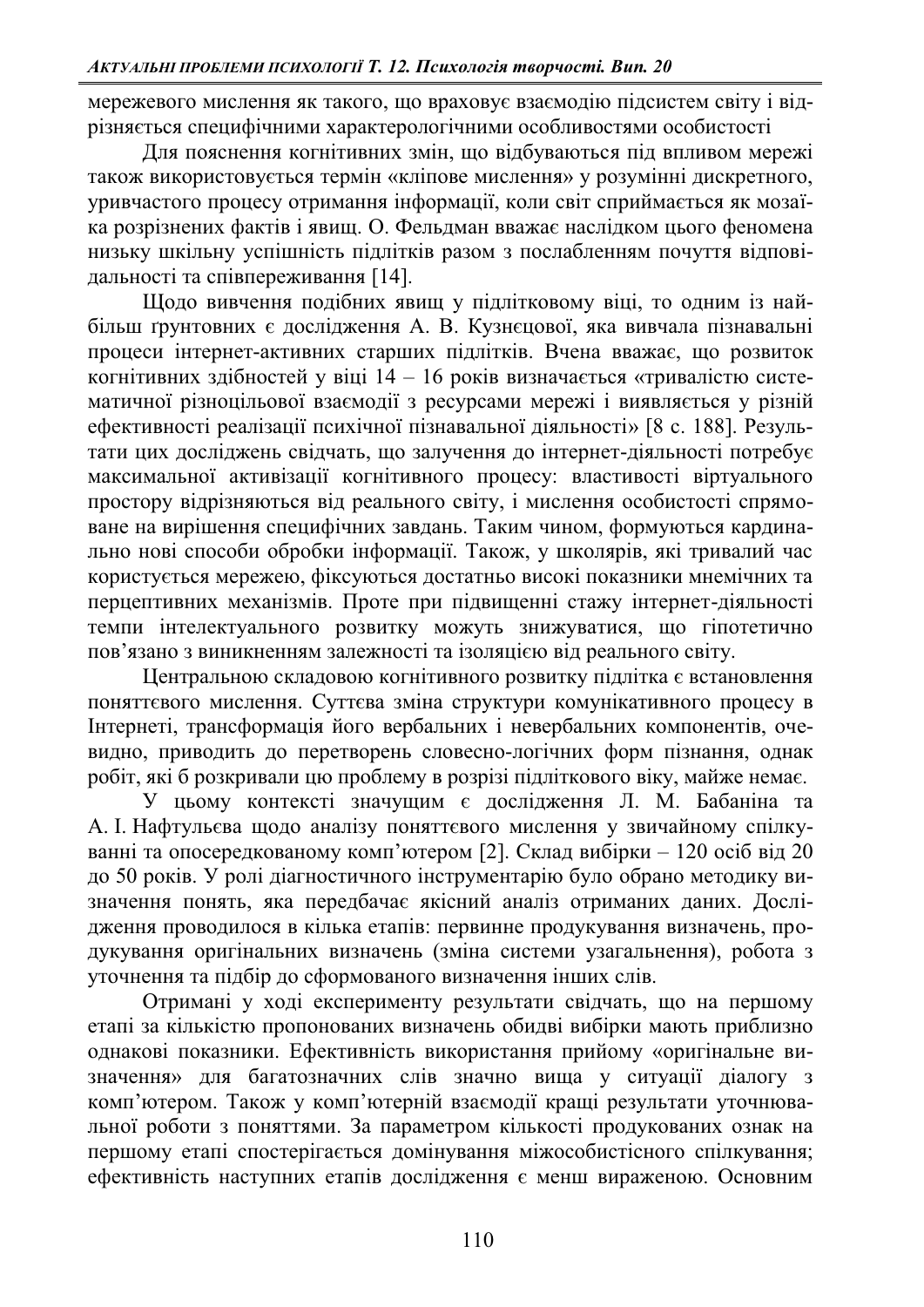висновком експерименту є теза про відмінність динаміки поняттєвого мислення залежно від ситуації спілкування (реального чи комп'ютерного).

Орієнтуючись на висновки вчених стосовно загальних особливостей мисленнєвого процесу користувачів мережі й когнітивних перетворень підлітків у інтернет-діяльності, пропонуємо власні думки щодо цієї проблематики та спробуємо обґрунтувати вплив на мислення таких складових інтернетспілкування, як мотиви, зміст, інтенсивність, експресивна основа.

Важливим компонентом будь-якого комунікативного процесу є його мотивація. У цьому контексті актуальною є проблема вивчення мотивів інтернетаудиторії. Російські дослідники О. М. Арестова, Л. М. Бабанін О. Є. Войскунський провели аналіз теоретичних джерел та емпіричне дослідження, що стали основою для класифікації мотивів взаємодії з Інтернетом [1]: 1) діловий мотив, пов'язаний із професійною діяльністю користувача; 2) пізнавальний мотив - отримання нових знань; 3) комунікативний мотив, який базується на потребі у спілкуванні; 4) корпоративний мотив – орієнтація на співпрацю; 5) мотив самоствердження, пов'язаний із самооцінкою, рівнем домагань та мотивацією досягнення; 6) мотив рекреації – відновлення функціональної працездатності; 7) ігровий мотив – емоційне задоволення, оволодіння новими видами діяльності, тренування та змагання; 8) мотив афіліації, який проявляється в належності до певних віртуальних спільнот та угруповань.

На нашу думку, цю класифікацію можна застосувати і до користування комунікативними ресурсами мережі. Перебування в чаті чи соціальній мережі зовсім не означає, що особистість задовольняє виключно потребу в спілкуванні: інструментарій сучасних сайтів разом з комунікативною складовою дозволяє реалізовувати пізнавальні запити, ігрову діяльність, відпочинок тощо. Відповідно, домінантні мотиви визначають основний вектор діяльності, що, у свою чергу, впливає на розвиток пізнавальних процесів.

Як відомо, комунікативні мотиви для підлітків є дуже актуальними, проте їх домінування в Інтернеті є сумнівним. Так, за результатами нашого емпіричного дослідження, проведеного у 2010 році, можна говорити, що основними чинниками перебування підлітків у Інтернеті є відпочинок, проведення цікавого дозвілля [4]. Також фіксуються високі показники ігрової активності в мережі. Значення інформаційно-пізнавальних мотивів поступово збільшується в інтервалі  $14 - 15$  років. Дослідження також показало, що Інтернет мало використовується в ролі інструмента подолання самотності та реалізації романтичних стосунків. Тобто значна кількість часу, який підлітки проводять у соціальних мережах, не є показником задоволення потреби у спілкуванні. Виникає питання – як така ситуація може вплинути на розвиток особистості, зокрема когнітивну сферу? Зауважимо, що у зв'язку зі змінами соціальної ситуації та більшою інтеграцією Інтернету в побут структура мотивів може зазнавати змін.

Очевидно, можна висловити припущення, що переважання пізнавальної мотивації інтернет-діяльності (за умови її усвідомленості та сили) буде позитивно впливати на розвиток мислення. Особистість може перебувати на мережевих ресурсах з метою знайти певну інформацію навчального чи про-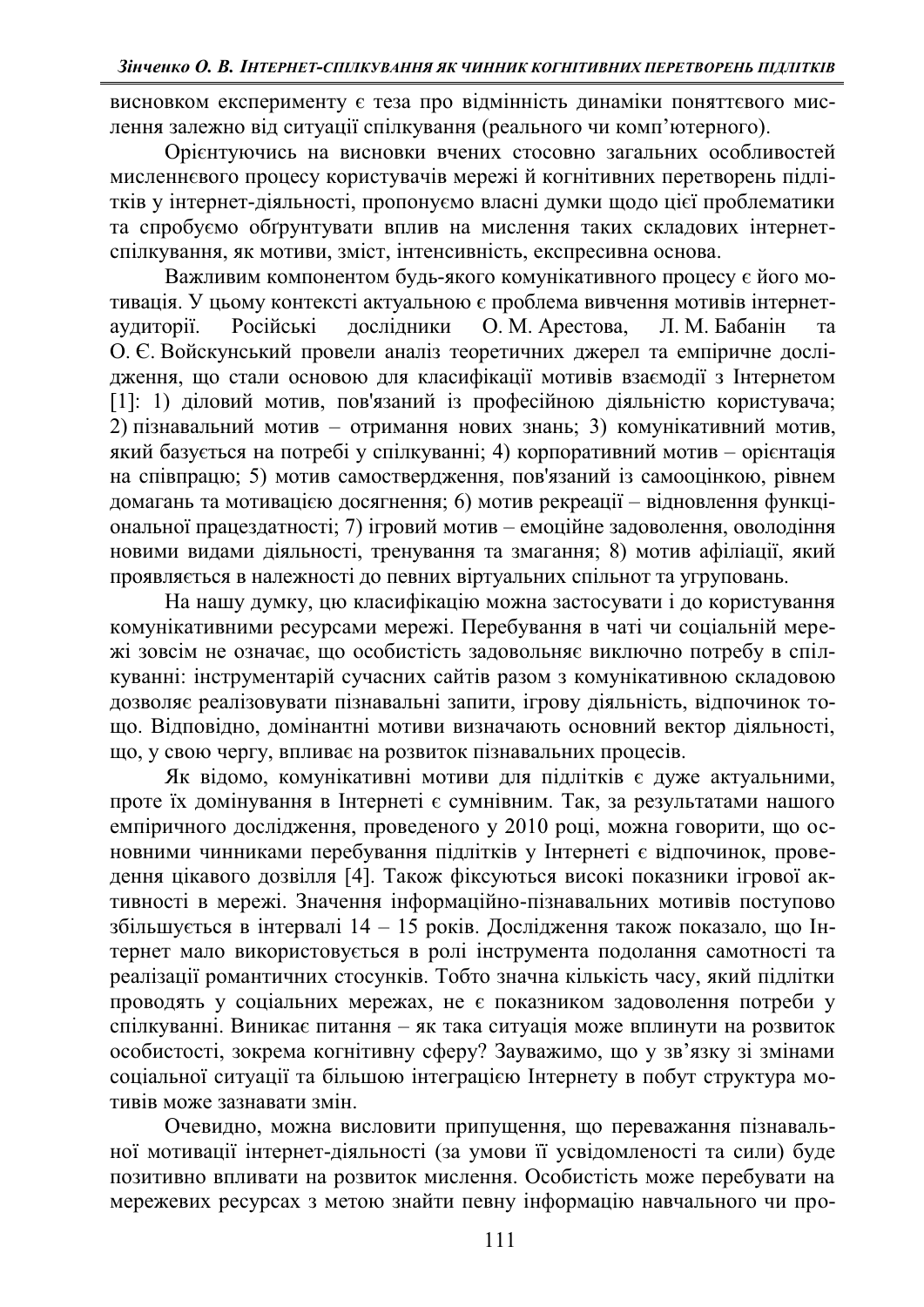фесійного характеру, але ці дії можуть мати суто механічний характер і не передбачати прагнення глибокого пізнання матеріалу і активізації мислення. Разом з тим стимулювати розумову активність можуть не тільки пізнавальні чинники у «чистому вигляді». Наприклад, рекреаційні мотиви, певні моменти он-лайн гри, ситуації спілкування можуть позитивно впливати на когнітивні процеси, що залежить від місця пізнавальної потреби в структурі особистості та специфіки її задоволення. Велике значення для підлітків має мотив самоствердження, що теж може проявлятися у сфері інтелекту. Тобто при визначенні взаємозв'язку розвитку мислення підлітків та інтернет-комунікації існує проблема виявлення істинної мотивації особистості в мережі, а для цього недостатньо встановити лише домінантну діяльність в Інтернеті.

Такий вагомий фактор, як інтенсивність спілкування, некоректно визначати тільки за часом перебування в режимі он-лайн: домашня сторінка в соціальній мережі може бути відкрита з метою прослуховування музики, при цьому реальна комунікація відсутня. Для встановлення впливу на когнітивну сферу важливо враховувати справжній відсоток комунікативного навантаження та міру заглиблення у процес. При цьому варто пам'ятати, що можливість комунікації є і на сайтах, які безпосередньо не пов'язані зі спілкуванням.

змістом інтернет-комунікації підлітків може бути будь-яка сфера дійсності: побут, навчання, взаємини з друзями та батьками, дозвілля тощо. На нашу думку, розвиток поняттєвого мислення обумовлює не сам зміст, а форма його реалізації. Тема спілкування визначає його стильові особливості, специфіку формулювання думки, характер уживаних мовленнєвих зворотів, частоту використання певних понять, специфічного жаргону тощо. У випадку віртуального спілкування важливе значення має дотримання граматичних правил, особливо наявність орфографічних помилок.

энаково-текстовий тип iнтернет-спілкування характеризується відсутністю безпосереднього сприймання невербальних сигналів (міміки, жестів, поз тіла, пауз, тону голосу), що значно утруднює емоційну взаємодію. Діяльність пізнавальних процесів, в тому числі й мислення, регулюється позитивними чи негативними переживаннями, тому можемо припустити, що вплив експресивних засобів інтернет-простору на когнітивний процес відрізняється від аналогічного впливу в реальній взаємодії. Для підсилення емоційного ефекту учасники інтернет-спілкування використовують аудіо- та відеозаписи, фотографії (у тому числі так звані аватарки), «статуси» та «ніки» (псевдоніми) у соціальних мережах, «смайли» - графічне зображення основних емоційних станів  $(pa \alpha$ ю́гі, смутку, гніву тощо). Процес інтерпретації такої інформації потребує особливого підходу: розуміння іншої людини здійснюється схематично та дискретно, що впливає на загальну структуру мисленнєвого процесу.

**Висновки.** Аналіз когнітивних перетворень підлітків в інформаційному просторі є важливим завданням сучасної психологічної науки, проте у загаи и такий кількості праць, присвячених психології інтернет-діяльності, ця проблематика є недостатньо розкритою. Дослідження проявів пізнавальної сфери в мережі зорієнтовані на встановлення загальних закономірностей, тоді як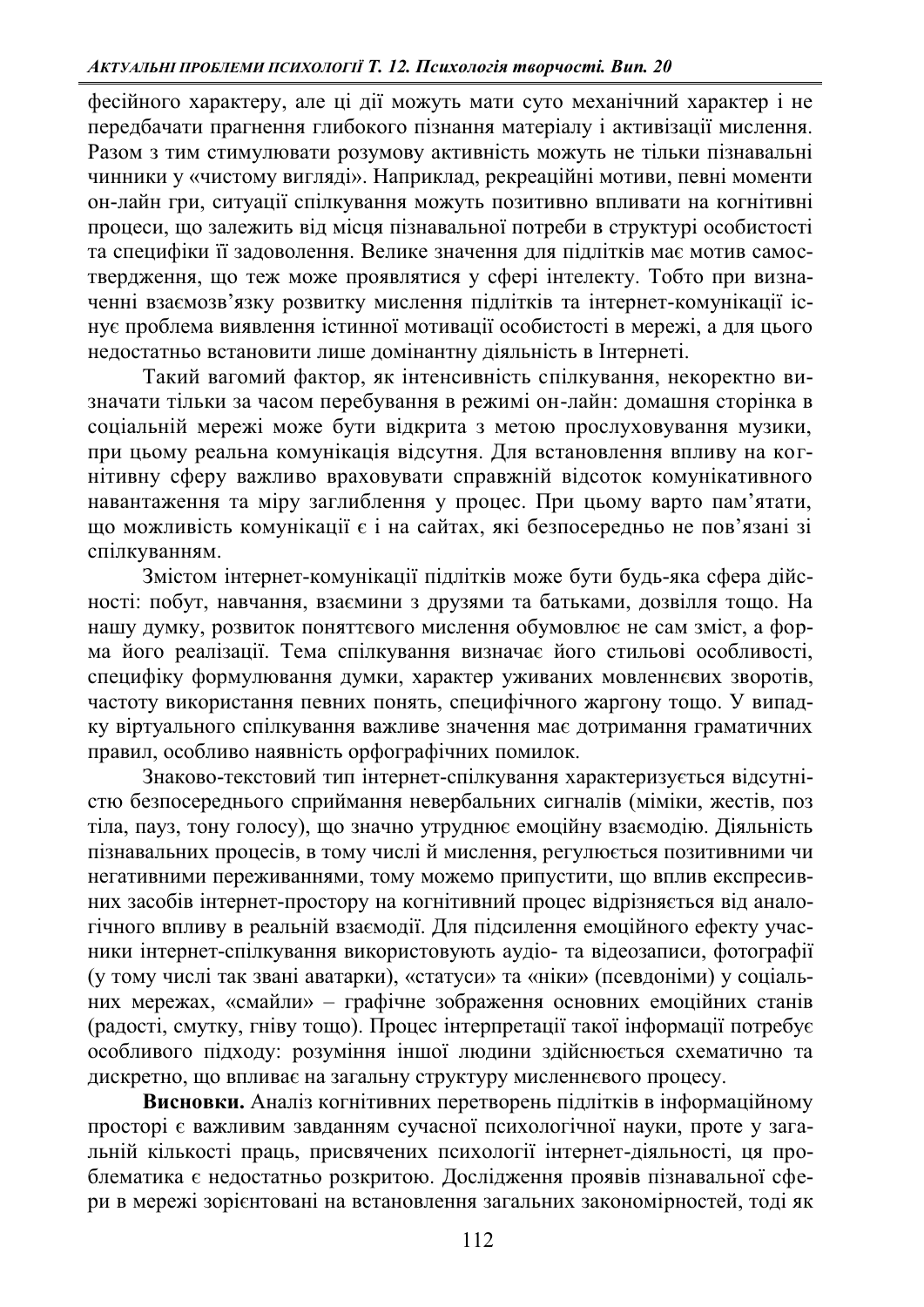аналіз проблеми в контексті вікових особливостей користувачів має епізодичний характер. Зокрема, наголошується, що за певних умов можливий позитивний вплив інтернет-технологій на розвиток перцептивних та мнемічних процесів, проте зі збільшенням часу перебування в мережі ця тенденція може змінюватися.

Наявні теоретичні джерела дозволяють виокремити такі феномени інтелектуальних структур особистості, що виникають під час перебування в Інтернеті: мережеве мислення, кліпове мислення, когнітивна розгубленість, які характеризують відсутність системності та чіткої послідовності пізнавальних процесів. Ці явища доцільно аналізувати крізь призму інтернеткомунікації як суттєвого чинника соціалізації підростаючої особистості. Ключовою характеристикою підліткового віку є поява словесно-логічних форм мислення, тому динаміка саме цих процесів повинна перебувати у центрі уваги науковців. Результати експериментальних досліджень свідчать про варіативність проявів поняттєвого мислення у ситуаціях реального спілкування та опосередкованого комп'ютером.

На нашу думку, необхідно з'ясувати особливості взаємозв'язку різних складових інтернет-спілкування (мотивації, змісту, інтенсивності, експресивної основи) з розвитком поняттєвого мислення підлітків. При цьому основними критеріями когнітивних змін можуть бути усвідомленість, гнучкість та самостійність мисленнєвого процесу. Подальшим напрямом досліджень є розробка та реалізація програми експериментального вивчення проблем, що теоретично аналізувалися у нашій статті.

## СПИСОК ВИКОРИСТАНИХ ДЖЕРЕЛ

- 1. *Арестова О. Н.* Мотивация пользователей Интернета / О.Н. Арестова, Л.Н. Бабанин, А.Е. Войскунский // Гуманитарные исследования в Интерне- $Te. - M., 2000. - C. 55 - 76.$
- 2. *Бабанин Л. Н.* Исследование понятийного мышления в общении, опосредствованном компьютером / Л. Н. Бабанин, А. Нафтульев // Образовательные технологии и общество (Educational Technology & Society). — 2007. – Т. 10,  $N<sub>2</sub>$  2. - C. 327-337.
- 3. *Веретенко Т. В.* Компонентнісний підхід до діяльності підлітків у Інтернетмережі / Т. В. Веретенко, М. А. Снітко. - Вісник Чернігівського національного педагогічного університету (84).  $- 2010 - C$ . 35  $- 39$ .
- 4. Зінченко О. В. Характеристика мотивів користування Інтернетом у підлітковому віці / О. В. Зінченко. - Режим доступу http://bo0k.net/index.php?p=achapter&bid=16570&chapter=1
- 5. *Кондратенко Л. О.* Проблема побудови когнітивних карт користувачами Інтернету / Л. О. Кондратенко // Технології розвитку інтелекту. - К., 2012. - $N$ <u>э</u> 3. − Режим доступу: http://psytir.org.ua/index.php/technology intellect develop/article/view/54
- 6. *Крюкова О. В.* Сетевое мышление феномен современности / О. В. Крюкова // Гуманитарные научные исследования. - 2013. - № 7 [Электронный ресурс]. Режим доступу: http://human.snauka.ru/2013/07/3558
- 7. Леонтьев А. Н. Избранные психологические произведения: В 2-х т. Т. 2. / А.Н. Леонтьев. - М. : Педагогика, 1983. - 320 с.,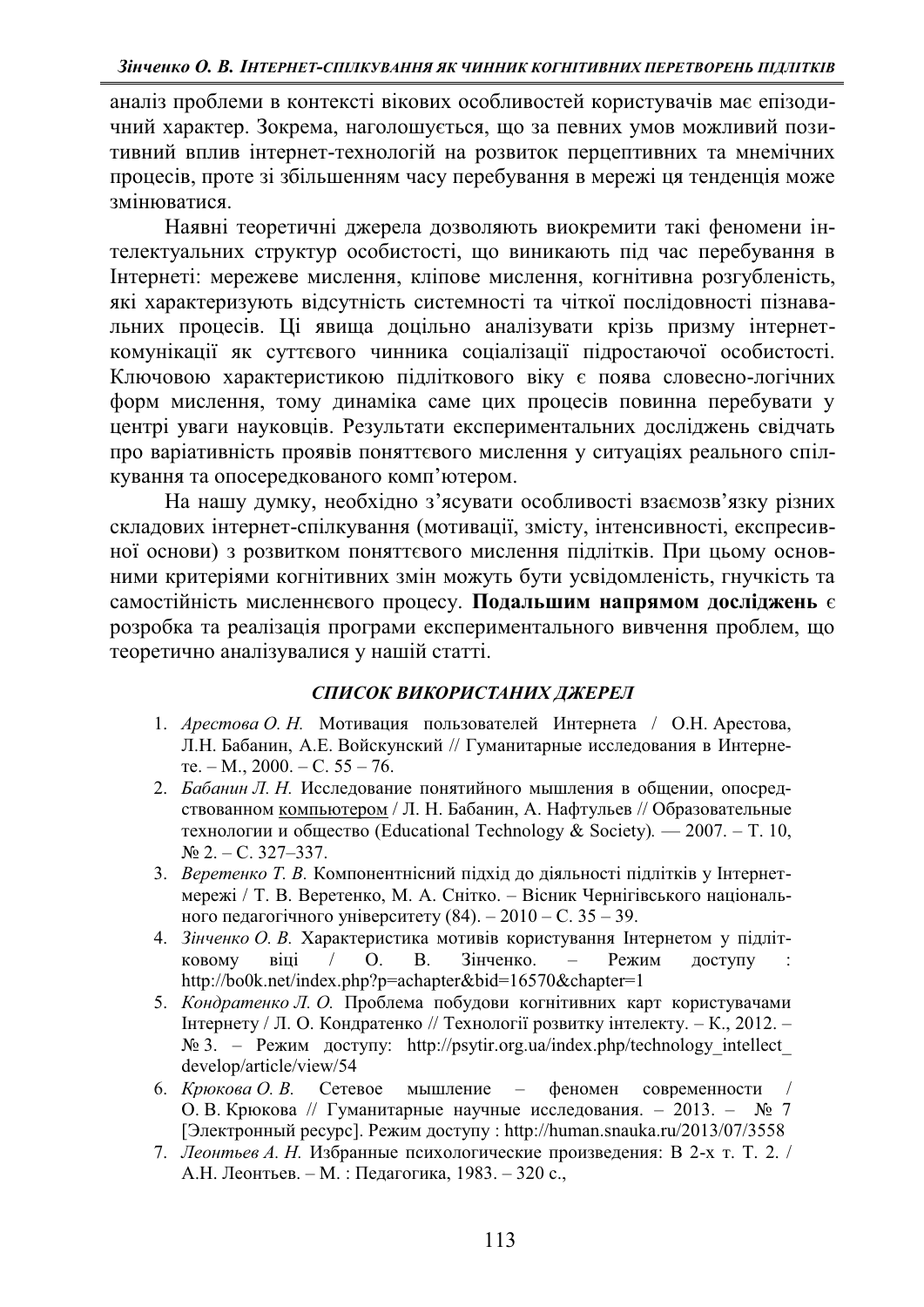- 8. *Кузнечова А. В.* Когнитивные способности интернет-активных школьников  $14 - 16$  лет : диссертация ... кандидата психологических наук : 19.00.01 / А.В. Кузнецова. – Москва, 2011. – 264 с.
- 9. *Кузнецова Ю. М.* Психология жителей Интернета / Ю. М. Кузнецова, Н. В. Чудова. – М.: Издательство ЛКИ, 2011. – 224 с.
- 10. *Никифорова Н. С.* Познавательная деятельность школьников в сети: исследование Рунета / Н. С. Никифорова, Л. А. Серых // Сетевая культура. Сб. статей / под общей редакцией Алексеевой Е. В. - М. : НП СТОиК, 2007. - С.  $98 - 109$ .
- 11. Пиаже Ж. Психология интеллекта / Ж. Пиаже. Перевод: А. М. Пятигорский. – СПб.: 2003. [Электронный ресурс]. Режим доступу: http://gtmarket.ru/laboratory/basis/3252
- 12. Сакбаев А. А. Различия осознаваемых мотивов у подростков с разной степенью компьютерной ориентированности /А. А. Сакбаев // Человек в психологии: ориентиры исследований в новом столетии : междунар. науч. конф., 20 апр. 2001 г., Караганда: материалы конф. – Караганда: Каргу,  $2001. - C. 172 - 178.$
- 13. Тихомиров *О. К.* Психология мышления / О.К. Тихомиров. М. : Издат. Центр «Академия», 2002. - 288 с.
- 14. Фельдман А. Клиповое мышление / А. Фельдман. Режим доступу: http://www.ruskolan.xpomo.com/tolpa/klip.htm
- 15.*Цимбаленко С. Б.* Влияние Интернета на российских подростков и юношество в контексте развития российского информационного общества [Електронний ресурс] / С. Б. Цимбаленко // Международный электронный научнообразовательный журнал «Медиа. Информация. Коммуникация». - 2012. - $N_2$  4. – Режим доступу: http://mic.org.ru/index.php/4-nomer-2012/162vliyanie-interneta-na-rossijskikh-podrostkov-i-yunoshestvo-v-konteksterazvitiya-rossijskogo-informatsionnogo-prostranstva.

## *SPYSOK VYKORYSTANYH DZHEREL*

- 1. *Arestova O. N.* Motivacija pol'zovatelej Interneta / O.N. Arestova, L. N. Babanin, A. E. Vojskunskij // Gumanitarnye issledovanija v Internete.  $- M_{12}$ , 2000.  $- S_{15}$ . 55  $-76.$
- 2. *Babanin L. N.* Issledovanie ponjatijnogo myshlenija v obshhenii, oposredstvovannom komp'juterom / L. N. Babanin, A. Naftul'ev // Obrazovatel'nye tehnologii i obshhestvo (Educational Technology & Society). — 2007. – T. 10,  $\mathbb{N}^2$  2. – S. 327±337.
- 3. *Veretenko T. V.* Komponentnisnyj pidhid do dijal'nosti pidlitkiv u Internetmerezhi / T. V. Veretenko, M. A. Snitko. – Visnyk Chernigivs' kogo nacional'nogo pedagogichnogo universytetu  $(84)$ .  $-$  S. 35  $-$  39.
- 4. *Zinchenko O. V.* Harakterystyka motyviv korystuvannja Internetom u pidlitkovomu vici / O. V. Zinchenko. – Rezhym dostupu : http://bo0k.net/index.php?p=achapter&bid=16570&chapter=1
- 5. *Kondratenko L. O.* Problema pobudovy kognityvnyh kart korystuvachamy Internetu / L. O. Kondratenko // Tehnologii' rozvytku intelektu.  $-K$ ., 2012,  $-\mathcal{N}_2$  3.
- 6. *Krjukova O. V.* Setevoe myshlenie fenomen sovremennosti / O. V. Krjukova // Gumanitarnye nauchnye issledovanija.  $-2013. - N$ <sup>o</sup> 7 [Jelektronnyj resurs]. Rezhim dostupu : http://human.snauka.ru/2013/07/3558
- 7. *Leont'ev A. N.* Izbrannye psihologicheskie proizvedenija: V 2-h t. T. 2. / A. N. Leont'ev  $-$  M. : Pedagogika, 1983.  $-$  320 s., il.  $-$  (Trudy d. chl. i chl.-kor. APN SSSR).